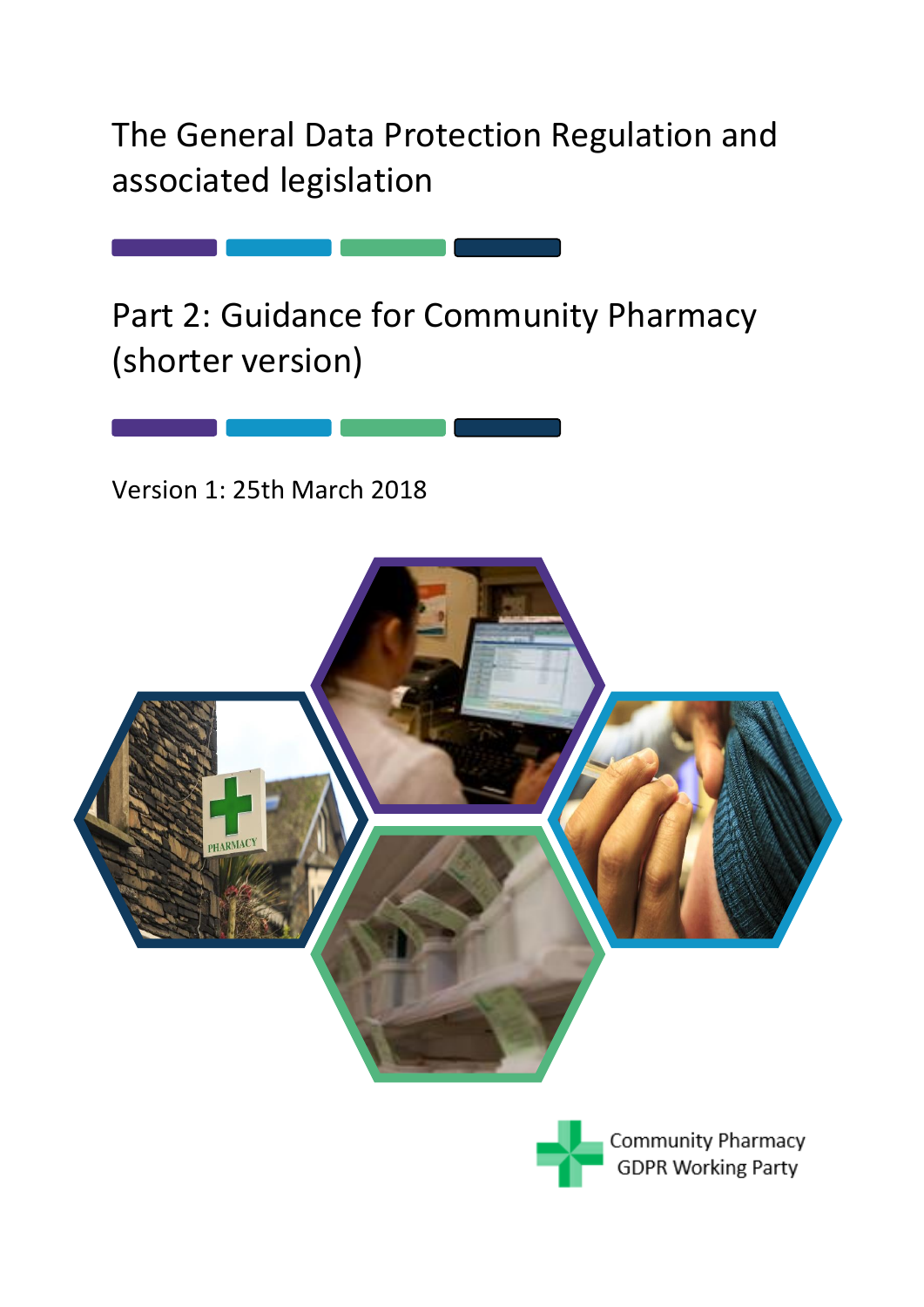

**DATA PROTECTED** – this mnemonic will help you to remember the 13 steps to assist you implementing and complying with the GDPR.

# **Contents**

| Step 3. Think about and record the personal data you process 4 |  |
|----------------------------------------------------------------|--|
|                                                                |  |
|                                                                |  |
|                                                                |  |
|                                                                |  |
|                                                                |  |
|                                                                |  |
|                                                                |  |
|                                                                |  |
|                                                                |  |
|                                                                |  |
|                                                                |  |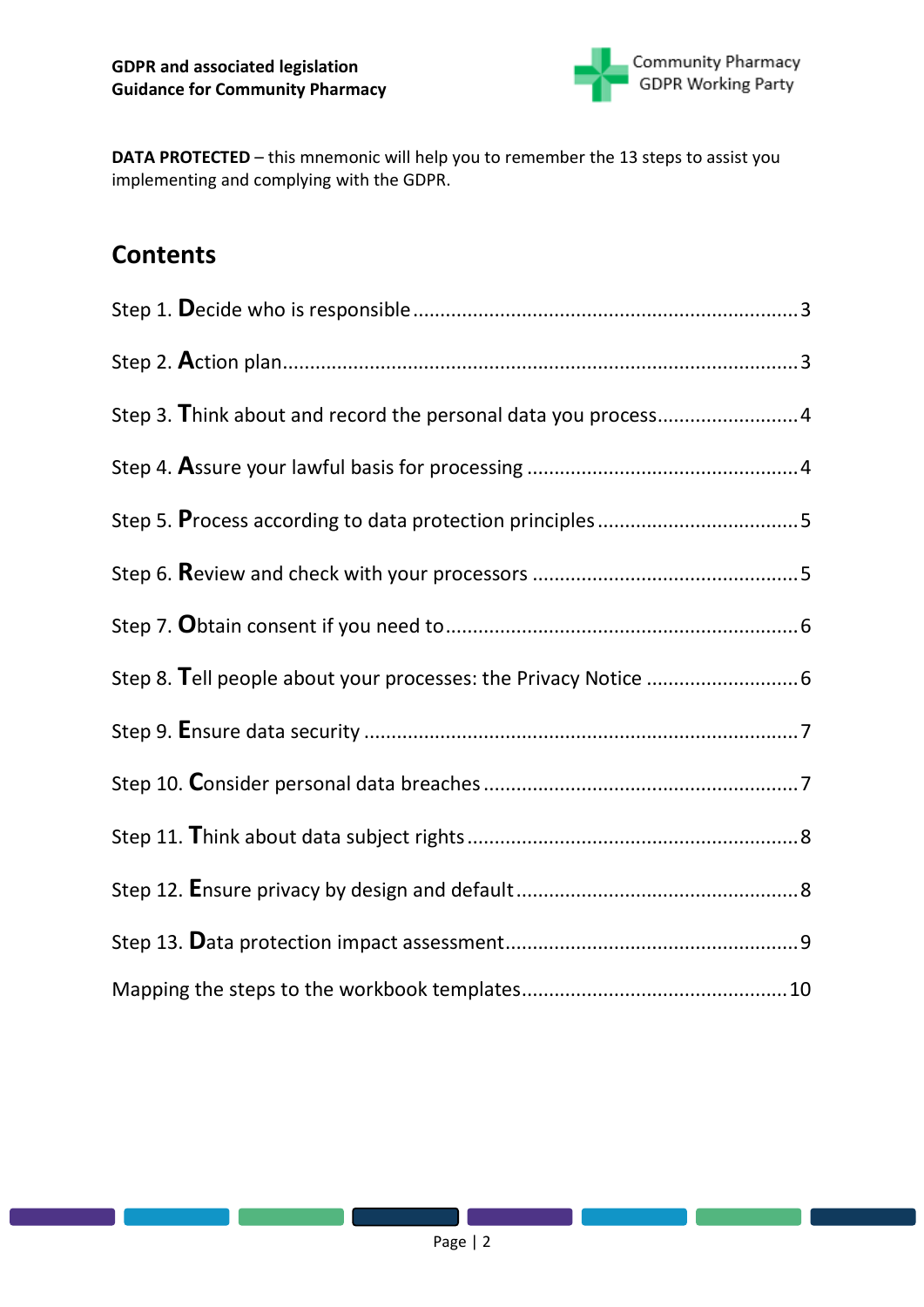

### <span id="page-2-0"></span>**Step 1. Decide who is responsible**

#### **Summary:**

- You as the owner of the pharmacy business are responsible for data protection and security, and compliance with the GDPR.
- It is sensible to appoint one person to lead efforts to comply with the GDPR. This could be the Information Governance (IG) lead.
- You may also need to appoint a Data Protection Officer (DPO).

**Action:** Complete **Template A** (Part 3), listing the names of relevant people involved with IG, including who will lead your efforts to comply with the GDPR. **Action:** Large-scale pharmacy businesses should appoint a DPO; smaller businesses

should await further information on this from us.

### <span id="page-2-1"></span>**Step 2. Action plan**

#### **Summary:**

- Data protection and confidentiality of patient data are the responsibility of the pharmacy team, not just the business, so all staff will need training.
- You can use the 13 steps in these information booklets to understand the framework of the GDPR.
- You will also need to continue to pay an annual fee to the ICO.

**Action:** Work through the action plan for pharmacy businesses set out in **Template B**  (Part 3), adding the date when you completed each part of the plan. This will involve updating some of your existing procedures.

**Action:** Continue to pay an annual fee to the ICO.

**Action:** Train staff as appropriate on the GDPR.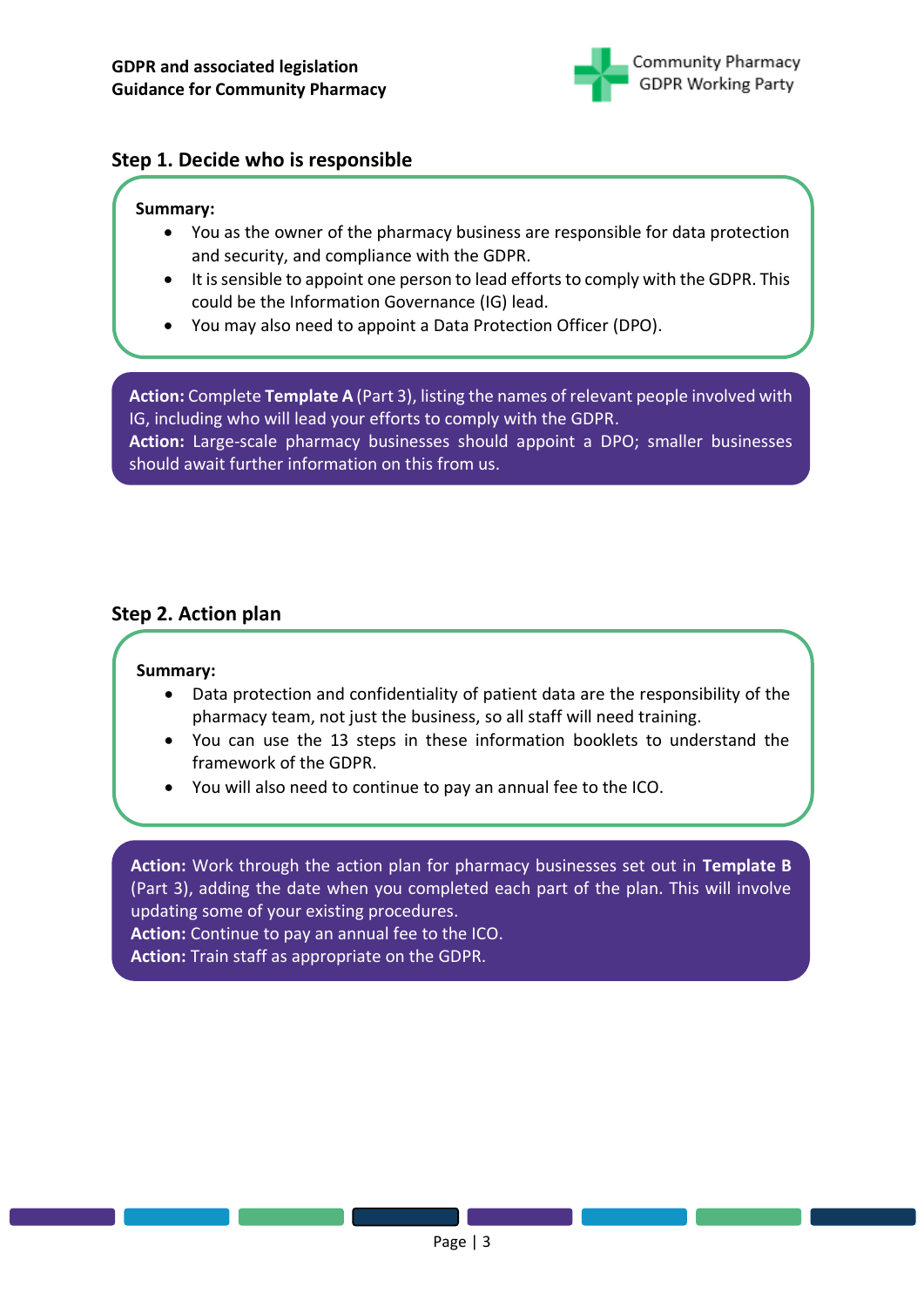

### <span id="page-3-0"></span>**Step 3. Think about and record the personal data you process**

#### **Summary:**

- Any system, whether paper or electronic e.g. on a database, containing searchable personal data is a 'filing system' and should be considered.
- Pseudonymised data is data that could be attributed to a specific individual person if combined with additional data, the GDPR also applies to such data.
- You will need to have a record of all the filing systems that your pharmacy holds, and of how you collect, store and use all personal data. This will need to be reviewed on an ongoing basis – we suggest annually.
- The IG Toolkit is being updated to reflect the GDPR, so this work will help towards completion of the updated Toolkit in due course.

**Action:** Complete **Template C** (Part 3), in which we have identified various categories of personal data processed by community pharmacies, to confirm what processing is undertaken by your pharmacy and to add any other processing you do.

### <span id="page-3-1"></span>**Step 4. Assure your lawful basis for processing**

### **Summary:**

- The GDPR requires all organisations to have a lawful basis for processing personal data. For much data in pharmacies this will be '**for the performance of a task carried out in the public interest**'.
- Personal data concerning health is further protected and pharmacies must have one of the stated reasons for processing it. These include: 'the provision of healthcare or treatment'.
- You will also need to consider personal data about employees.
- You will need to decide and record your lawful basis for processing.
- You must provide people with information about how you process their data: the Privacy Notice.

**Action:** Your lawful basis for processing personal data, and additional details for processing special categories of personal data, must be recorded. This is described in **Template C** (Part 3) for various pharmacy activities and you must confirm this applies to you or amend details as appropriate.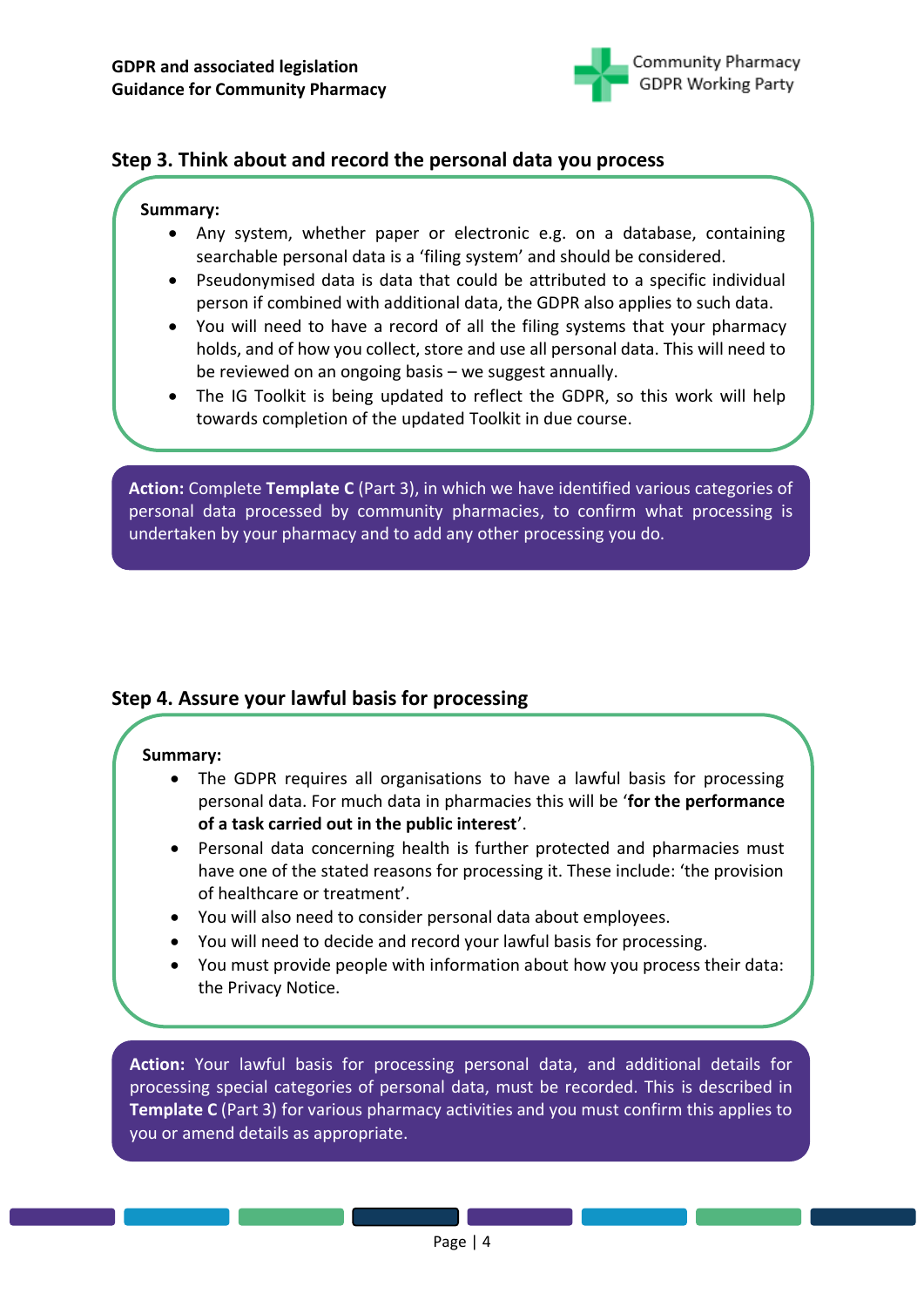

### <span id="page-4-0"></span>**Step 5. Process according to data protection principles**

#### **Summary:**

- All personal data must be processed in accordance with data protection principles, and you must be able to document this through your policies and records.
- Pharmacies should already be broadly compliant with the data protection principles, as part of their ongoing IG requirements, but must check that they can document this.
- Completing the **Workbook for Community Pharmacy** will further help to demonstrate compliance.

**Action:** Complete the **Workbook** to assist compliance**,** and **refer to Template D** (Part 3), which is a reminder of other relevant information that you should have in place for IG purposes already.

### <span id="page-4-1"></span>**Step 6. Review and check with your processors**

#### **Summary:**

- You must have data protection guarantees from anyone who processes personal data for you, such as your PMR supplier.
- Your existing contracts may confirm GDPR compliance, but if not, you will need to seek guarantees.
- You may also need to give guarantees if you are asked for them by other data controllers.

**Action:** Identify and list your processors in **Template E** (Part 3).

**Action:** Liaise with your processors to check and record whether your existing contractual terms are sufficient to confirm GDPR compliance. Template E includes details of what your contractual relationship should include for GDPR compliance. **Action:** Respond to any requests that you receive from those for whom you process information, or commissioners, asking for you to confirm compliance with GDPR.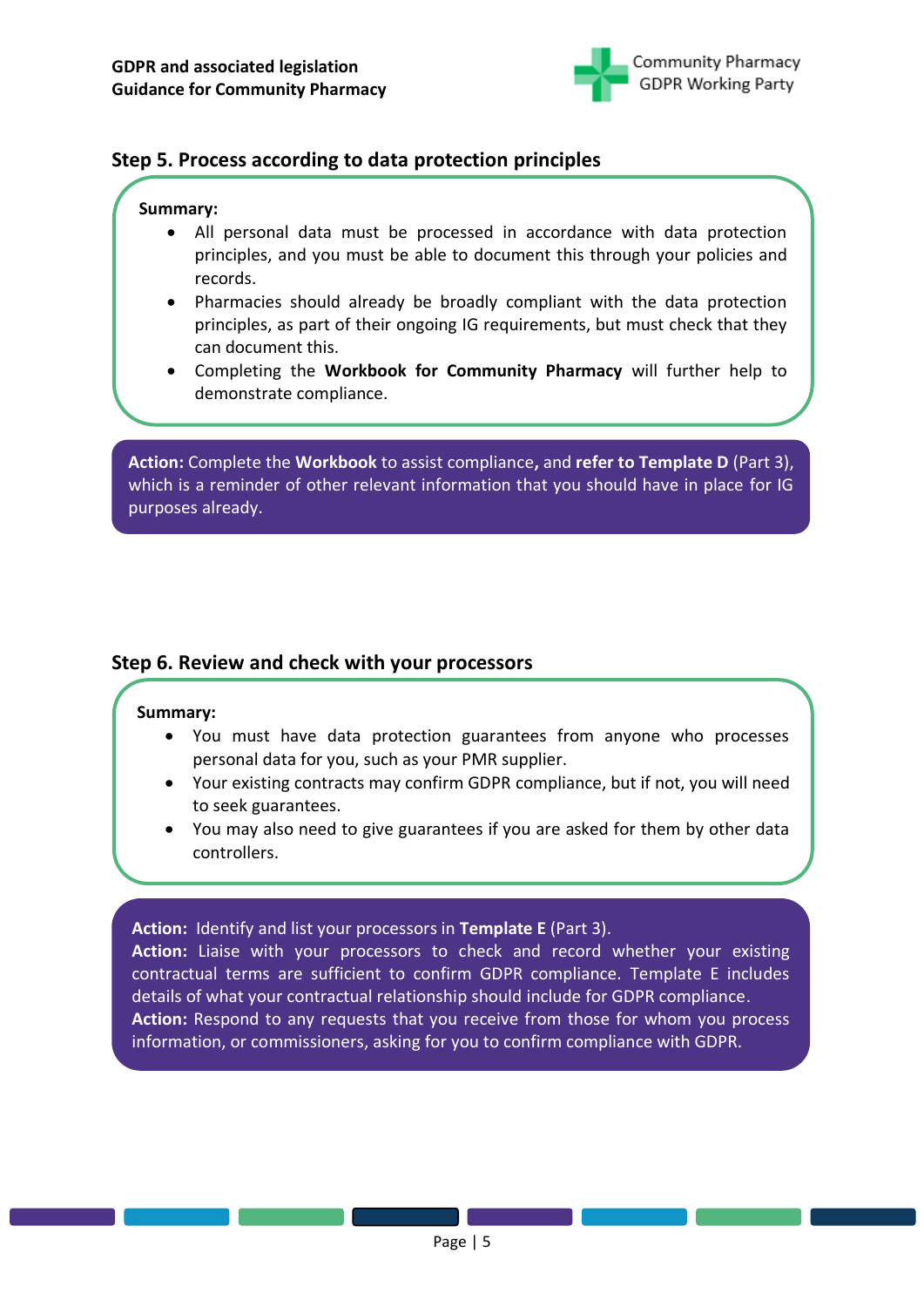

### <span id="page-5-0"></span>**Step 7. Obtain consent if you need to**

#### **Summary:**

- Consent or explicit consent is a lawful basis for processing personal data.
- Pharmacies already have a lawful basis for much of their data processing (as described in step 4), so are unlikely to need to seek consent for data processing.
- Note that consent for data processing is not the same as consent for service provision, which will still be needed.
- Certain functions, such as direct marketing, may require consent, in which case you need to ensure the consent is GDPR compliant and that you have a record of it.

**Action:** Use **Template F** (Part 3) to list any personal data held in filing systems where consent is the basis for obtaining the data, and for each of these confirm you have GDPR compliant consent and that you have a record of this.

### <span id="page-5-1"></span>**Step 8. Tell people about your processes: the Privacy Notice**

#### **Summary:**

- A key principle of the GDPR is the provision of clear information to people about how their data is being used (or 'processed').
- This could be provided in the form of a Privacy Notice.
- Pharmacies will need to have this notice available on their premises and should draw it to the attention of new customers.
- If personal data is to be used for any purpose other than that which it was collected for, further information must be provided to the person to whom the data relates (the data subject).

**Action:** Review the two versions of the privacy notice provided in **Template G** (Part 3) to decide what will be an appropriate Privacy Notice for your pharmacy. You may have to add to this if you undertake additional processing of personal data.

**Action:** Ensure that your notice is available in the pharmacy premises and online, and that staff know how to access this and when it should be shown to patients.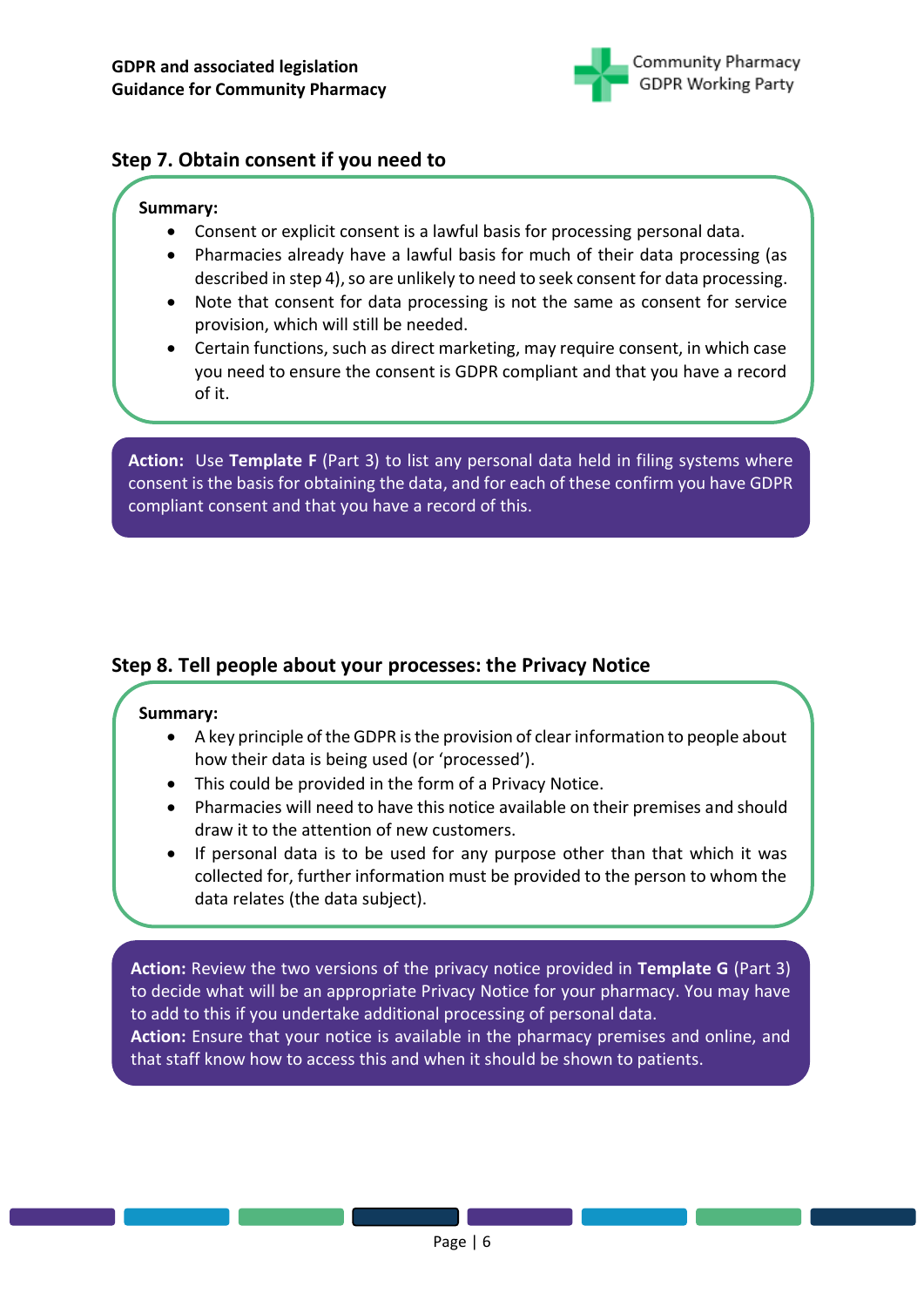

### <span id="page-6-0"></span>**Step 9. Ensure data security**

#### **Summary:**

- The GDPR requires anyone processing personal data to take steps to ensure data security.
- Pharmacies should already have policies on data security, but you may need to seek assurances e.g. from PMR suppliers that all processed data will be secure.
- You may need to train staff on security of personal data.

**Action:** Work through **Template H** (Part 3) to ensure that you have all the required policies in place already to assure security within the pharmacy. **Action:** If necessary, seek assurances from your providers about data security.

### <span id="page-6-1"></span>**Step 10. Consider personal data breaches**

#### **Summary:**

- Pharmacies must have policies and procedures in place to cover any data breaches.
- Breaches likely to affect people's rights and freedom, for instance, the loss of a prescription bundle in a public place, must be reported to the ICO, and sometimes to the people affected.
- Reports to the ICO must include relevant information and be made without undue delay.
- You must record all data breaches, even if they are not reported to the ICO.
- You should be able to show that you have learnt from and responded to any data breach.

**Action:** Work through **Template I** (Part 3), which provides an updated *Information Security Incident Management Procedures* (currently Template 11 in the IG templates provided by PSNC for pharmacy contractors) and a table to record any personal data breaches, and, if appropriate, put these in place for your pharmacy. **Action:** Keep a copy of **Template J** (Part 3) for use if a data breach occurs.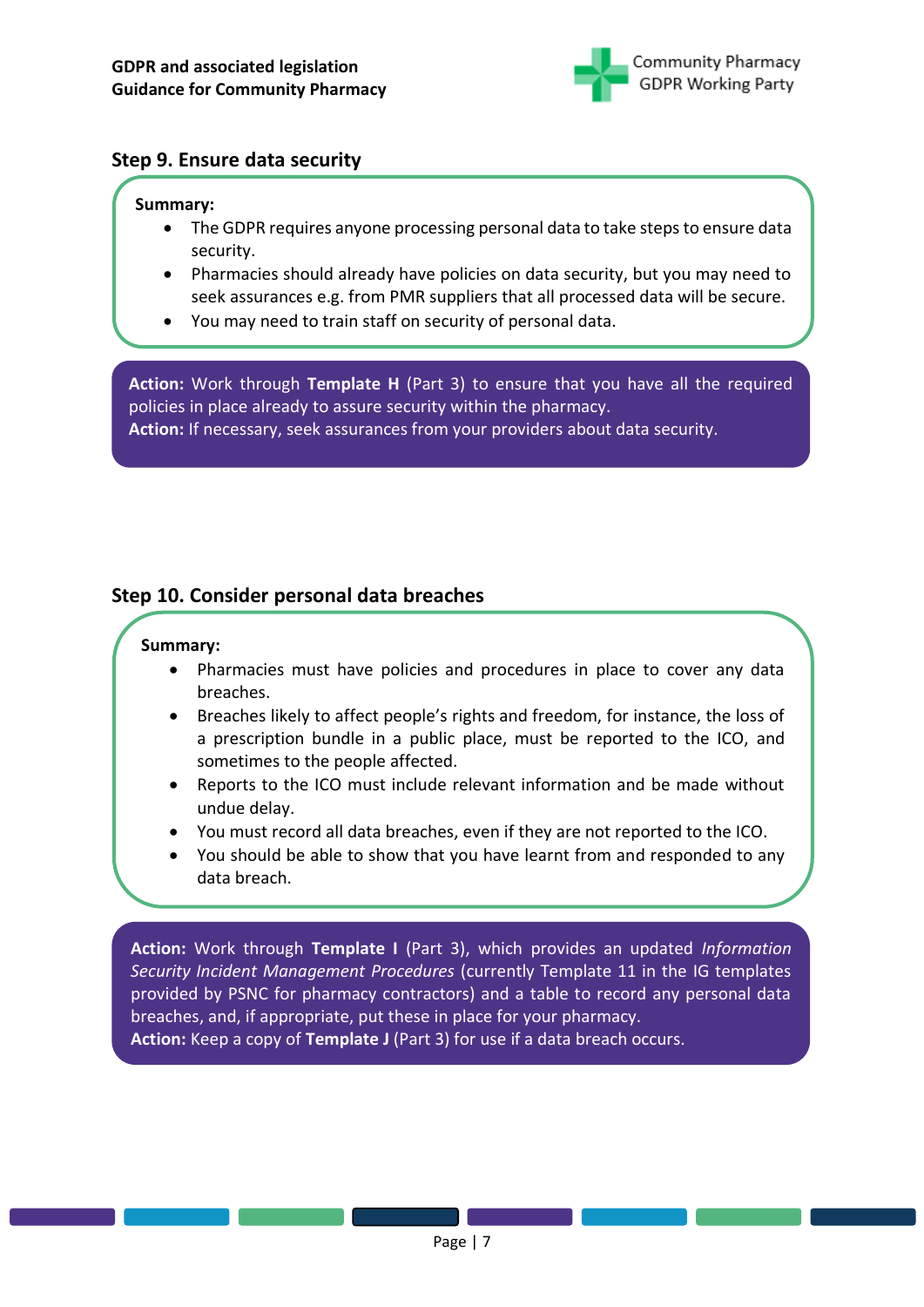

## <span id="page-7-0"></span>**Step 11. Think about data subject rights**

#### **Summary:**

- The GDPR gives people a number of rights about how they can access and seek to control processing of their personal data.
- Your pharmacy must be aware of these and ready to respond to requests.

**Action:** Ensure you are familiar with all the key rights of patients and customers whose data you hold as set out in **Template K** (Part 3) and that you are ready to respond to these and other requests from data subjects. Note that request may come from people seeking information about your processing or seeking to exercise their rights.

# <span id="page-7-1"></span>**Step 12. Ensure privacy by design and default**

#### **Summary:**

- Privacy and data protection should be key considerations in the early stages of any project, such as installing a new IT system.
- The GDPR makes considering data protection by design and default a legal requirement.
- Pseudonymisation of data is likely to be a useful data protection measure in many scenarios.

**Action:** Ensure that your IG Lead and others involved in IG, including your DPO (if applicable) consider privacy by design and default. Use **Template L** (Part 3) to record the activities you have considered.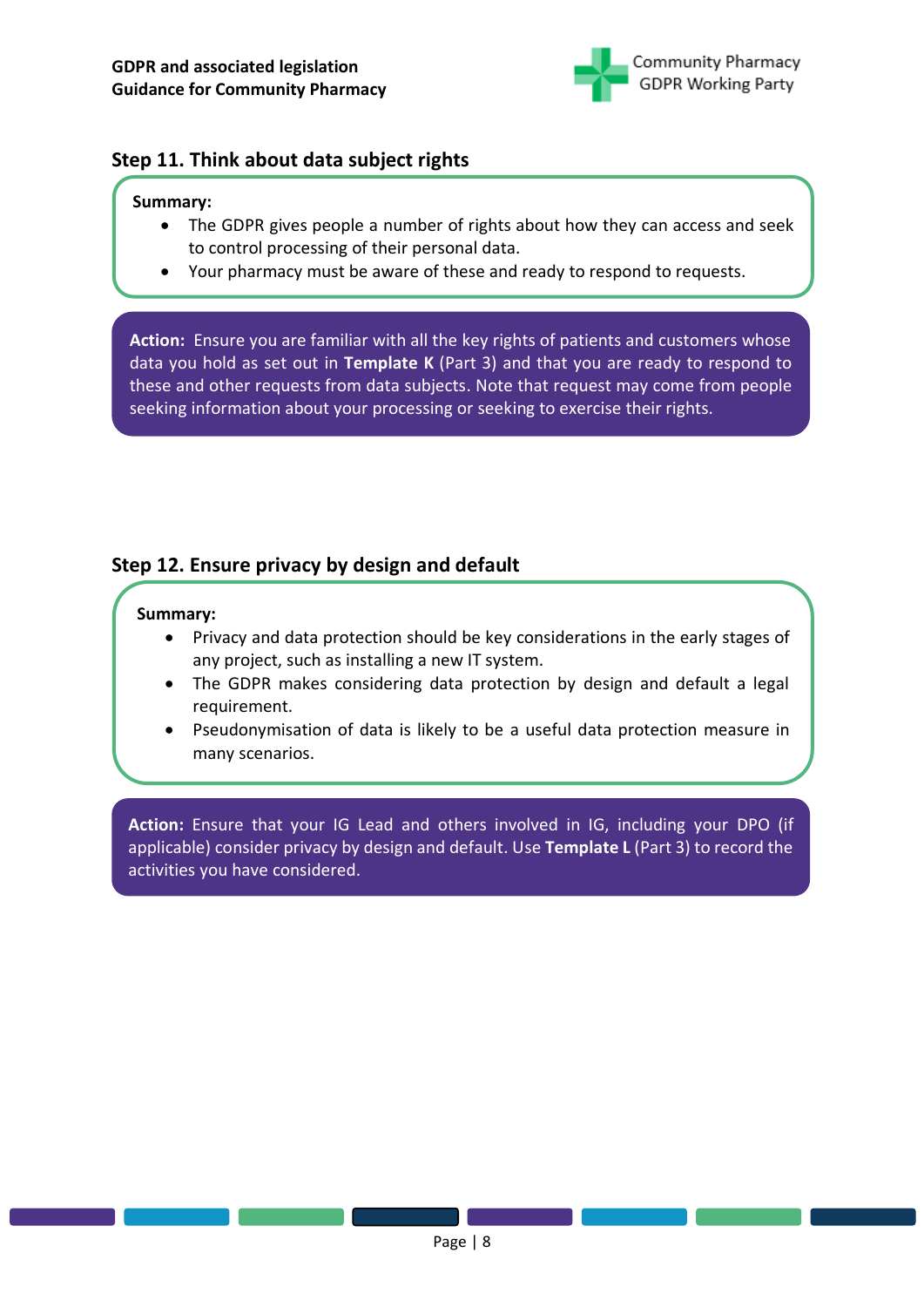

### <span id="page-8-0"></span>**Step 13. Data protection impact assessment**

#### **Summary:**

- The GDPR requires that a Data Protection Impact Assessment (DPIA) be carried out for certain data processing activities where there is a high risk to the rights and freedoms of individuals. This includes all processing of healthcare data, but exemptions apply where data is processed to meet legal requirements or in the performance of a task in the public interest, or where an assessment was previously carried out.
- We are awaiting ICO guidance, but, in our view, most smaller pharmacies will not need to carry out a DPIA for normal dispensing practices.
- All pharmacies will need a DPIA when introducing any new technologies.

**Action:** Use **Template M** (Part 3) to help you consider which pharmacy activities may require a DPIA, then carry any necessary assessments out with the help of your DPO.